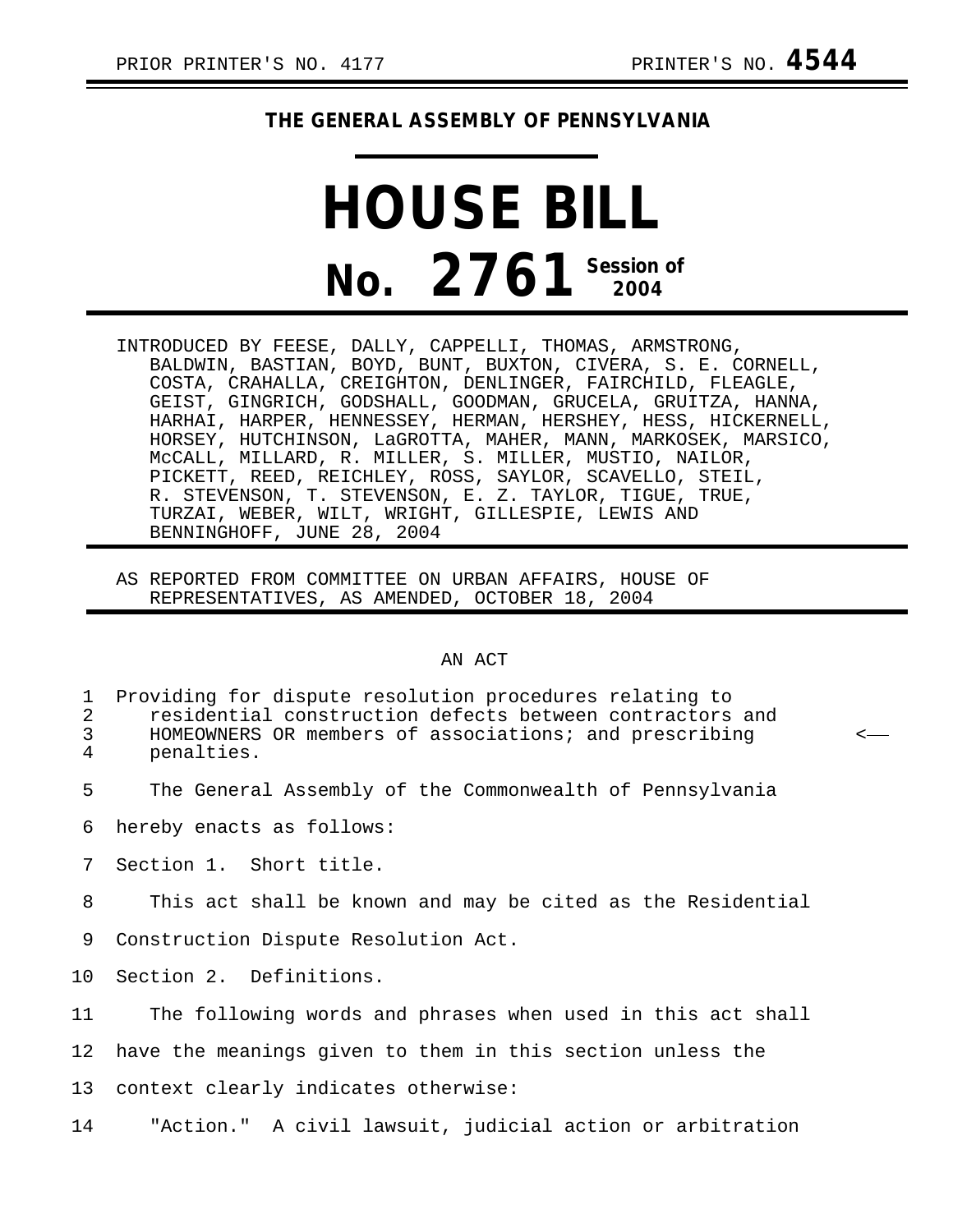1 proceeding asserting a claim, in whole or in part, for damages 2 or other relief in connection with a dwelling, caused by a 3 construction defect.

4 "Association." An association as defined under 68 Pa.C.S. §§ 5 3103 (relating to definitions), 4103 (relating to definitions) 6 and 5103 (relating to definitions).

7 "Claimant." Any person who asserts a claim concerning a 8 construction defect.

9 "Construction defect." The term shall have the same meaning 10 assigned by a written express warranty either provided by the 11 contractor or required by applicable statutory law. If no 12 written express warranty or applicable statutory warranty 13 provides a definition, then the term shall mean a matter 14 concerning the design<del>, construction or repair</del> OR CONSTRUCTION of <-15 a dwelling, of an alteration of  $\overline{or}$  repair or addition to an  $\overline{c}$ 16 existing dwelling or of an appurtenance to a dwelling on which a 17 person has a complaint against a contractor. The term may 18 include any physical damage to the dwelling, any appurtenance or 19 the real property on which the dwelling or appurtenance is 20 affixed, proximately caused by a construction defect.

21 "Consultant." An engineer, architect, contractor, inspector 22 or other person purporting to have expertise relating to 23 residential construction.

24 "Contractor." A person, firm, partnership, corporation, 25 association or other organization that is engaged in the 26 business of developing, constructing or selling newly 27 constructed dwellings or constructing additions or appurtenances 28 to an existing dwelling. The term includes: an owner, officer, 29 director, shareholder, partner or employee of a contractor. The 30 term does not include a real estate agent or broker.

20040H2761B4544 - 2 -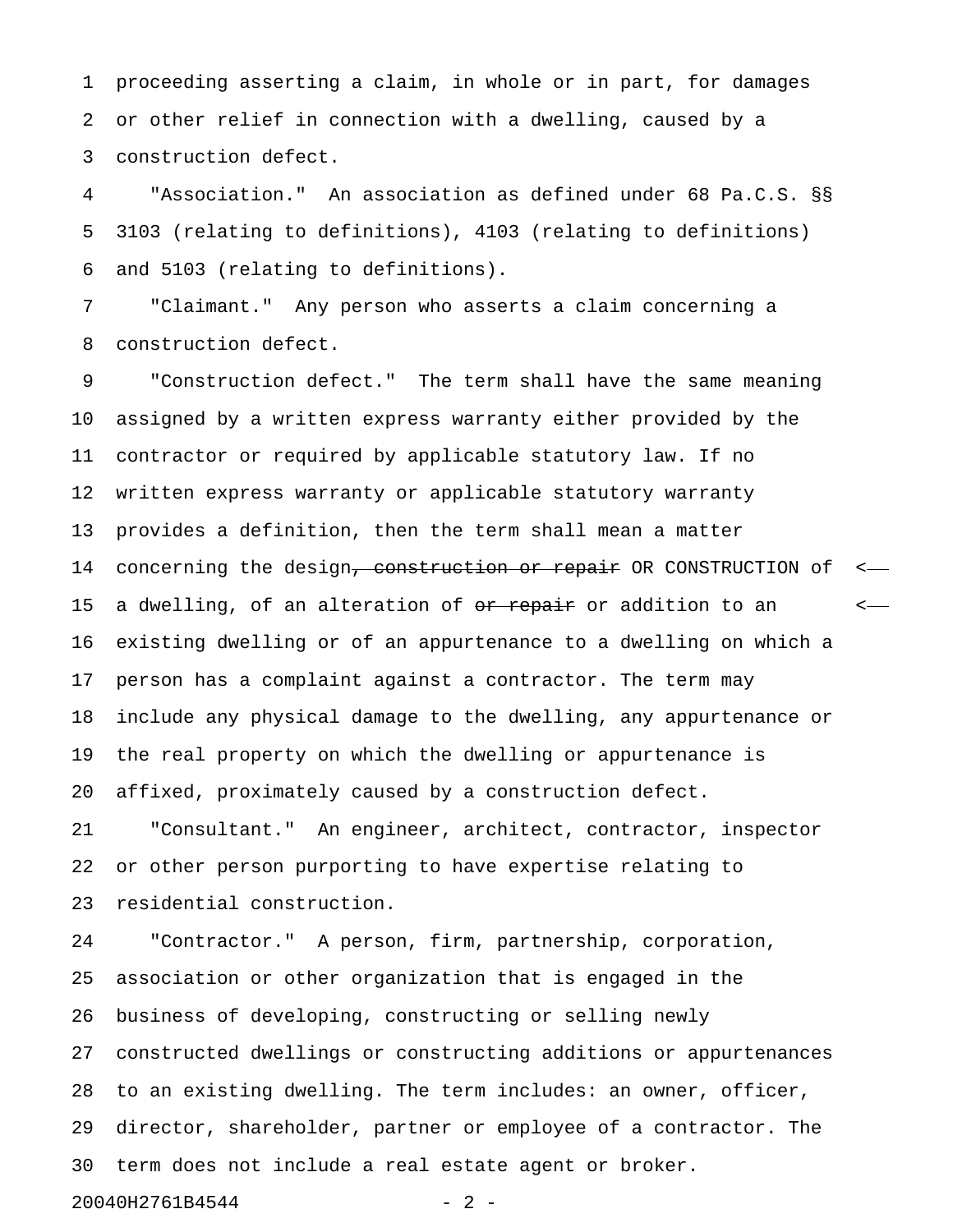1 "Dwelling." A single-family house or duplex. The term 2 includes a multifamily unit designed for residential use in 3 which title to each individual unit is transferred to the owner. 4 Under a condominium or cooperative system, the term includes 5 common areas and improvements that are owned or maintained by an 6 association or by members of an association. The term includes 7 the systems, other components, improvements, other structures 8 and recreational facilities that are appurtenant to the house, 9 duplex or multifamily unit at the time of its initial sale but  $\sim$ 10 not necessarily a part of the house, duplex or multifamily unit. 11 "Serve" or "service." For an individual, delivery by 12 certified mail, return receipt requested, to the last known 13 address of an addressee. For a corporation, limited partnership, 14 limited liability company or other registered business 15 organization, the term shall mean delivery on the registered 16 agent or other agent for service of process authorized by the 17 laws of the Commonwealth.

18 Section 3. Prerequisites for action.

19 If a claimant files an action without first complying with 20 the requirements of this act, on application by a party to the 21 action, the court or arbitrator shall enforce the terms of this 22 act.

23 Section 4. Act not applicable to personal injury or death 24 claims.

25 This act shall not apply to any claim for personal injury or 26 death.

27 Section 5. Procedure.

28 (a) Contents of notice.--

29 (1) In an action subject to this act, the claimant must, 30 at least  $90$  120 days before initiating the action against a  $\leftarrow$ 20040H2761B4544 - 3 -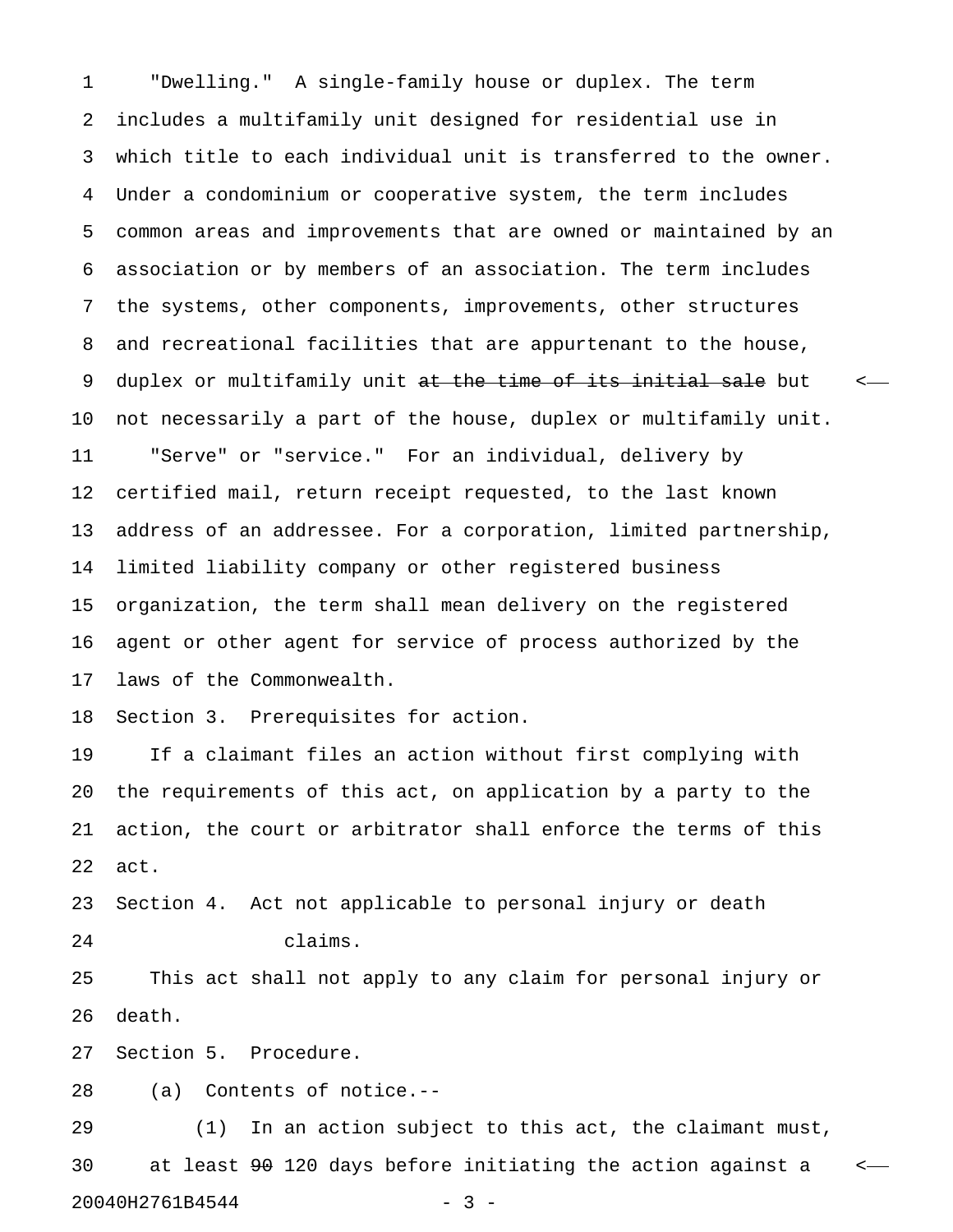1 contractor, provide service of written notice of claim on 2 that contractor. The notice of claim shall:

3 (i) State that the claimant asserts a construction 4 defect claim and is providing notice of the claim 5 pursuant to requirements of this act.

6 (ii) Describe the claim in detail sufficient to 7 explain the nature of the construction defect and the 8 result of the defect.

9 (iii) Include any reports BY CONSULTANTS that < 10 describe the construction defect <del>that would be</del>  $\leftarrow$ 11 discoverable under the law and that the claimant 12 possesses.

13 (2) Service under this subsection shall toll all 14 applicable statutes of limitations until 90 120 days after < 15 the receipt of the notice of claim.

16 (b) Response.--Except as otherwise provided for under 17 subsection (g), within 30 days after service of the notice of 18 claim under subsection (a), the contractor that has received the 19 notice of claim may serve on the claimant and on any other 20 contractor that has received the notice of claim a written 21 response to the claim, which either:

22 (1) offers to settle the claim by monetary payment, the 23 making of repairs or a combination of both, without 24 inspection, including a timetable for the making of the 25 payment or repairs;

26 (2) proposes to inspect the dwelling that is the subject 27 of the claim; or

28 (3) rejects the claim.

29 (c) Inspection of dwelling.--

30 (1) If the contractor requests the opportunity to 20040H2761B4544 - 20040H2761B4544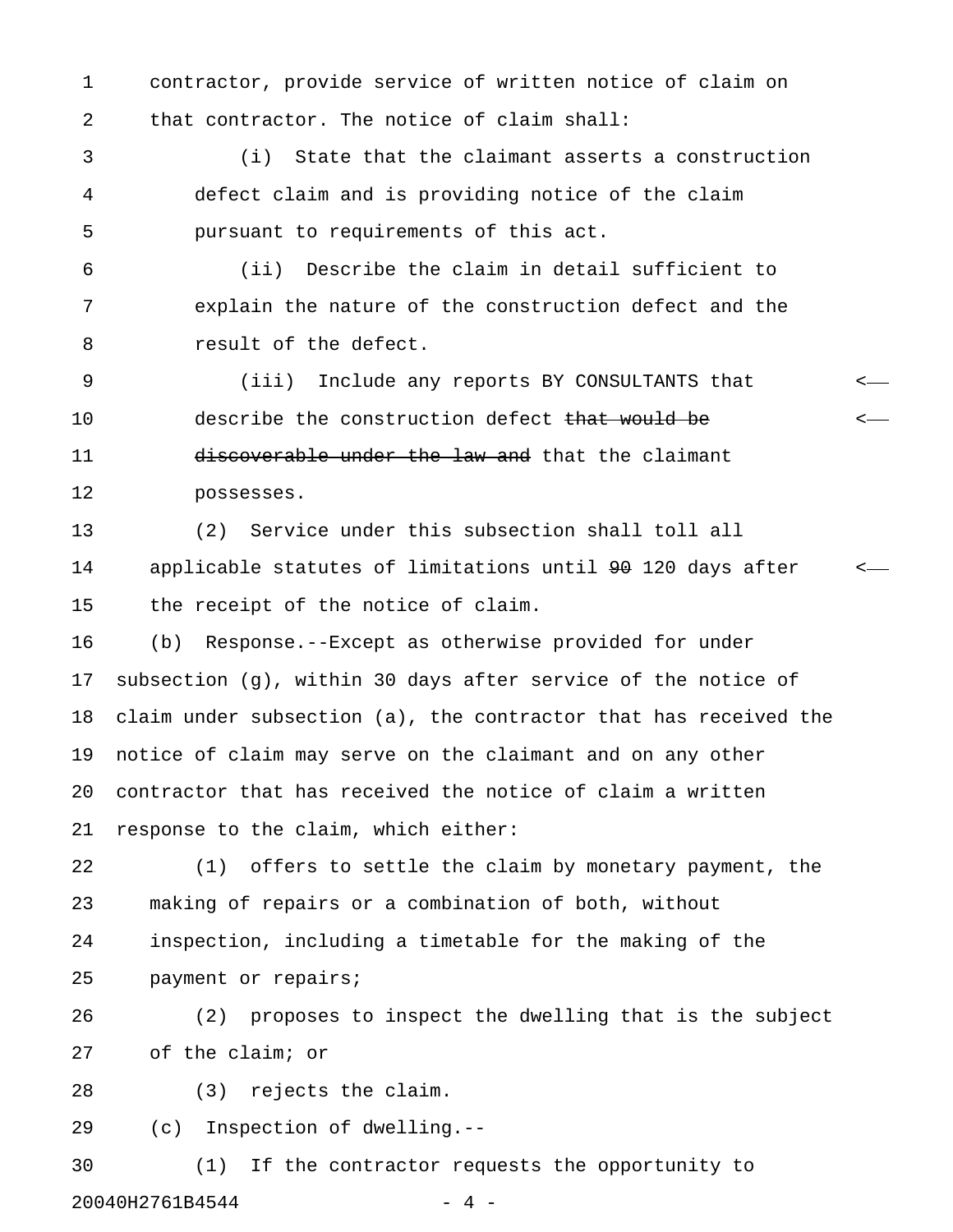1 inspect the dwelling under subsection (b)(2), the claimant 2 shall, within 21 days of receiving the contractor's request, 3 provide the contractor and its consultants complete access to 4 inspect the dwelling in order to document the defect and 5 perform any destructive or nondestructive tests necessary to 6 evaluate the claim. If testing is performed, the contractor 7 shall return the dwelling to its pretesting condition.

8 (2) If an inspection reveals a condition that requires 9 additional testing, the contractor shall provide notice to 10 the claimant of the need for the additional testing and the 11 claimant shall provide access to the dwelling.

12 (3) If a claim is asserted on behalf of owners of 13 multiple dwellings or multiple owners of units within a 14 multifamily complex, the contractor shall be entitled to 15 inspect each of the dwellings or units.

16 (d) Process following inspection.--Within 14 days following 17 completion of an inspection or testing under subsection (c), the 18 contractor may serve a written response on the claimant which:

19 (1) offers to settle the claim by monetary payment, the 20 making of repairs or a combination of both, and includes a 21 timetable for making the payment or repairs; or

22 (2) rejects the claim.

23 (e) Notice of claimant's response.--

24 (1) The claimant shall accept or reject an offer by a 25 contractor under subsection (b)(1) or (2) within 30 days of 26 receipt of the offer.

27 (2) If the claimant rejects the settlement offer made by 28 the contractor under subsection (b) or (d), the claimant 29 shall provide written notice of the claimant's rejection to 30 the contractor and include the specific reasons for the 20040H2761B4544 - 5 -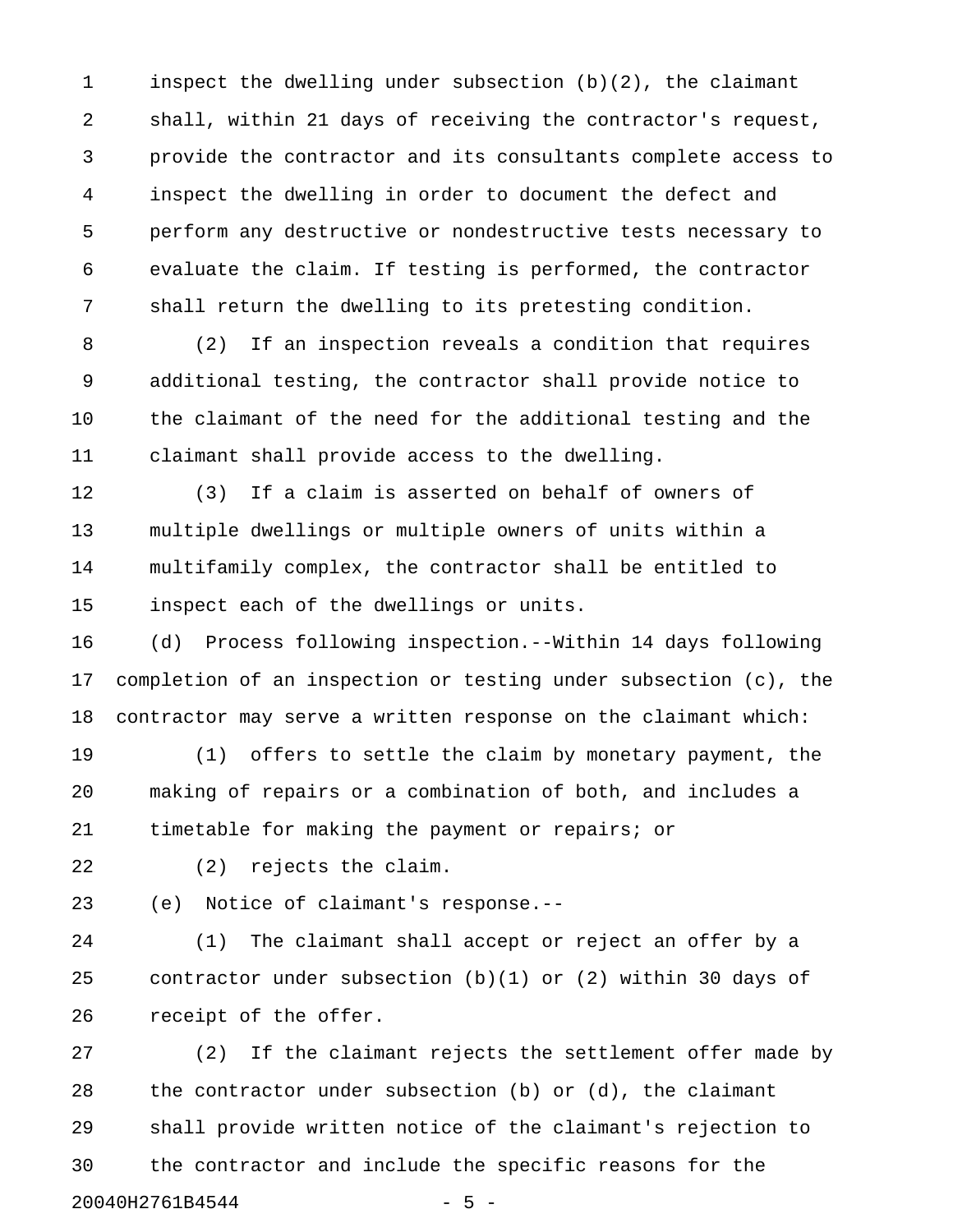1 claimant's rejection.

2 (3) Upon receipt of the rejection, the contractor may, 3 within ten days of receipt of the rejection, make a 4 supplemental offer to the claimant of monetary payment or 5 offer to repair.

6 (4) If the claimant fails to respond as required under 7 paragraph (1), the contractor's offer of monetary payment or 8 offer to repair shall be deemed to be accepted.

9 (f) Claimant's ability to bring an action.--If the 10 contractor:

11 (1) rejects the claim;

12 (2) does not respond to a notice of claim made under 13 subsection (a); or

14 (3) does not make monetary payment or repair within the 15 proposed timetable,

16 the claimant may bring an action against the contractor for the 17 defect described in the notice of claim without further notice 18 and notwithstanding the  $90-day$  120-DAY time period set forth <-19 under subsection (a).

20 (g) Construction defects involving physical safety of 21 occupants.--

22 (1) If a construction defect poses an imminent threat to 23 the physical safety of the occupants of the dwelling, the 24 notice shall so advise the contractor, and the deadline for 25 the contractor's initial response under subsection (b) shall 26 be seven days after receipt of the notice.

27 (2) If the contractor's response under subsection (b) 28 contains a request to inspect the dwelling, the contractor 29 shall arrange for the inspection within five days.

30 (3) If the contractor determines there is an imminent 20040H2761B4544 - 6 -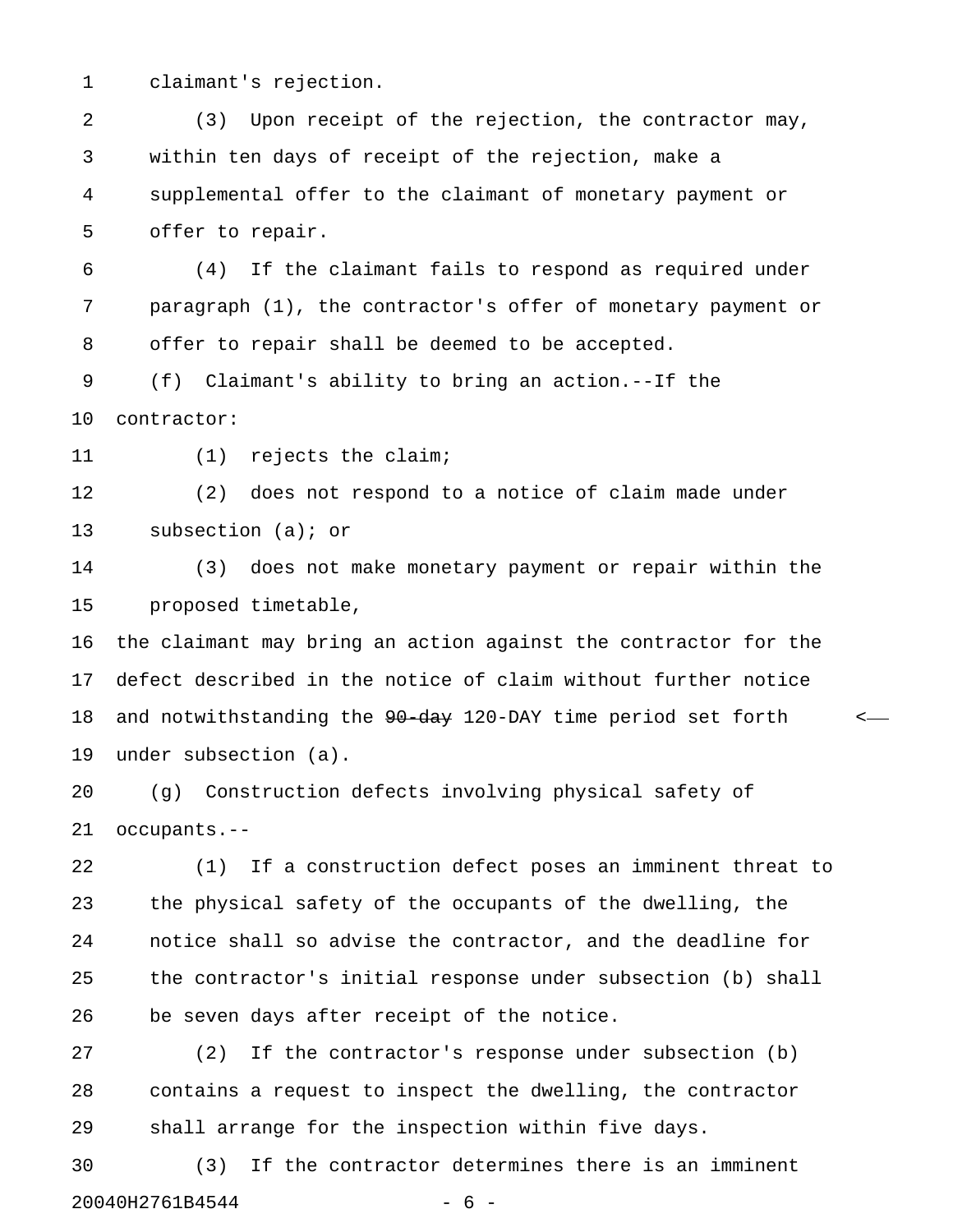1 threat to physical safety, the contractor shall provide the 2 claimant with a proposal for a monetary offer or offer to 3 repair within three days of the determination. If the 4 contractor determines there is no imminent threat to public 5 safety, the contractor shall respond as provided in 6 subsection (d).

7 (4) During the course of any notice to an inspection by 8 the contractor, the claimant or contractor may take such 9 interim repair steps to maintain the structural integrity of 10 the dwelling without prejudicing its claims or defenses.

11 (h) Right of action.--

12 (1) If a claimant rejects a reasonable monetary offer or 13 reasonable supplemental monetary offer or does not permit the 14 contractor to repair the defect pursuant to an accepted offer 15 to repair under subsection (e), the claimant may not recover 16 an amount in excess of:

17 (i) the fair market value of an offer to repair the 18 construction defect or the actual cost of the repairs, 19 whichever is less; or

20 (ii) the amount of the monetary offer of settlement. 21 (2) For purposes of this subsection, the trier of fact 22 shall determine the reasonableness of a monetary offer or 23 offer to repair made under subsection (b). If the claimant 24 has rejected a reasonable monetary offer or offer to repair, 25 including any reasonable supplemental offer under subsection  $\sim$ 26  $\left(\frac{1}{2}\right)$ , the claimant may not recover costs or attorney fees 27 incurred after the date of rejection.

28 (i) Timely access for repairs.--If a claimant accepts a 29 contractor's offer to repair a construction defect, the claimant 30 shall provide the contractor and its subcontractors, agents, 20040H2761B4544 - 7 -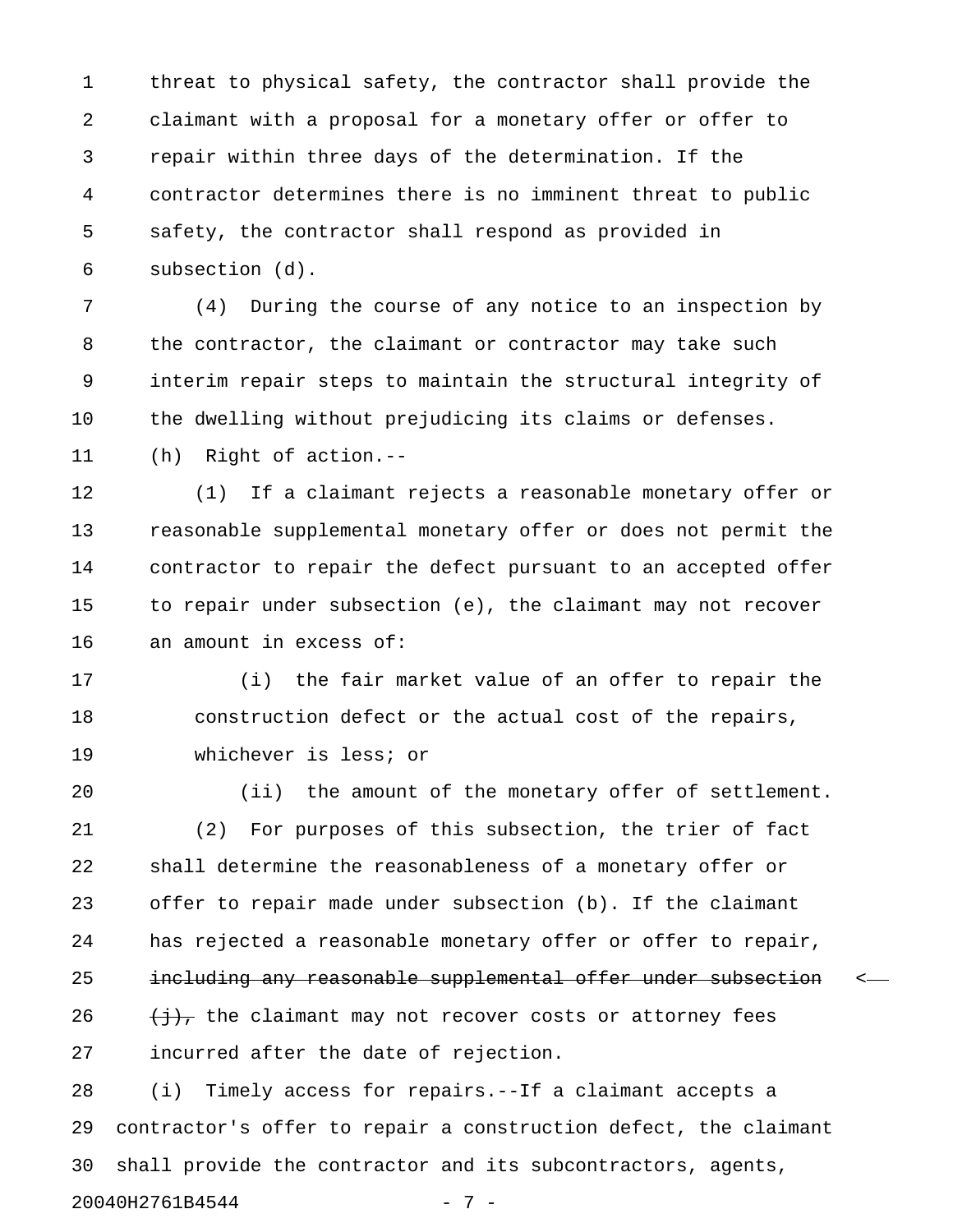1 experts and consultants access to the dwelling to complete the 2 repairs within the timetable set forth under this section.

3 (j) Supplemental offer. Upon receipt of a claimant's  $\leftarrow$ 4 rejection, the contractor may, within 15 days of receiving the 5 rejection, make a supplemental monetary offer or offer to repair 6 to the claimant.

7  $\{k\}$  (J) Agreement between claimant and contractor.--8 Following service under subsection (a), a claimant and a 9 contractor may alter the procedures under this act by mutual 10 written agreement.

11  $\left(\frac{1}{1}\right)$  (K) Limitation of liability.--In an action involving a  $\leftarrow$ 12 construction defect, a contractor shall not be liable for 13 damages caused by:

14 (1) Normal shrinkage due to drying or settlement of 15 construction components within the tolerance of building 16 standards.

17 (2) The contractor's reliance on written information 18 relating to the dwelling that was obtained from official 19 government records or provided by a government entity.

20 (3) Refusal of <del>another person</del> THE CLAIMANT to allow the <-21 contractor or the contractor's agents to perform their 22 warranty service work.

23 Section 6. Additional construction defects.

24 A construction defect that is discovered after a claimant has 25 served notice under subsection (a) may not be alleged in an 26 action until the claimant has complied with the requirements of 27 section 5.

28 Section 7. Obligation to repair. <

29 If a claimant accepts an offer made in compliance with this 30 act and the contractor fulfills the offer in compliance with 20040H2761B4544 - 8 -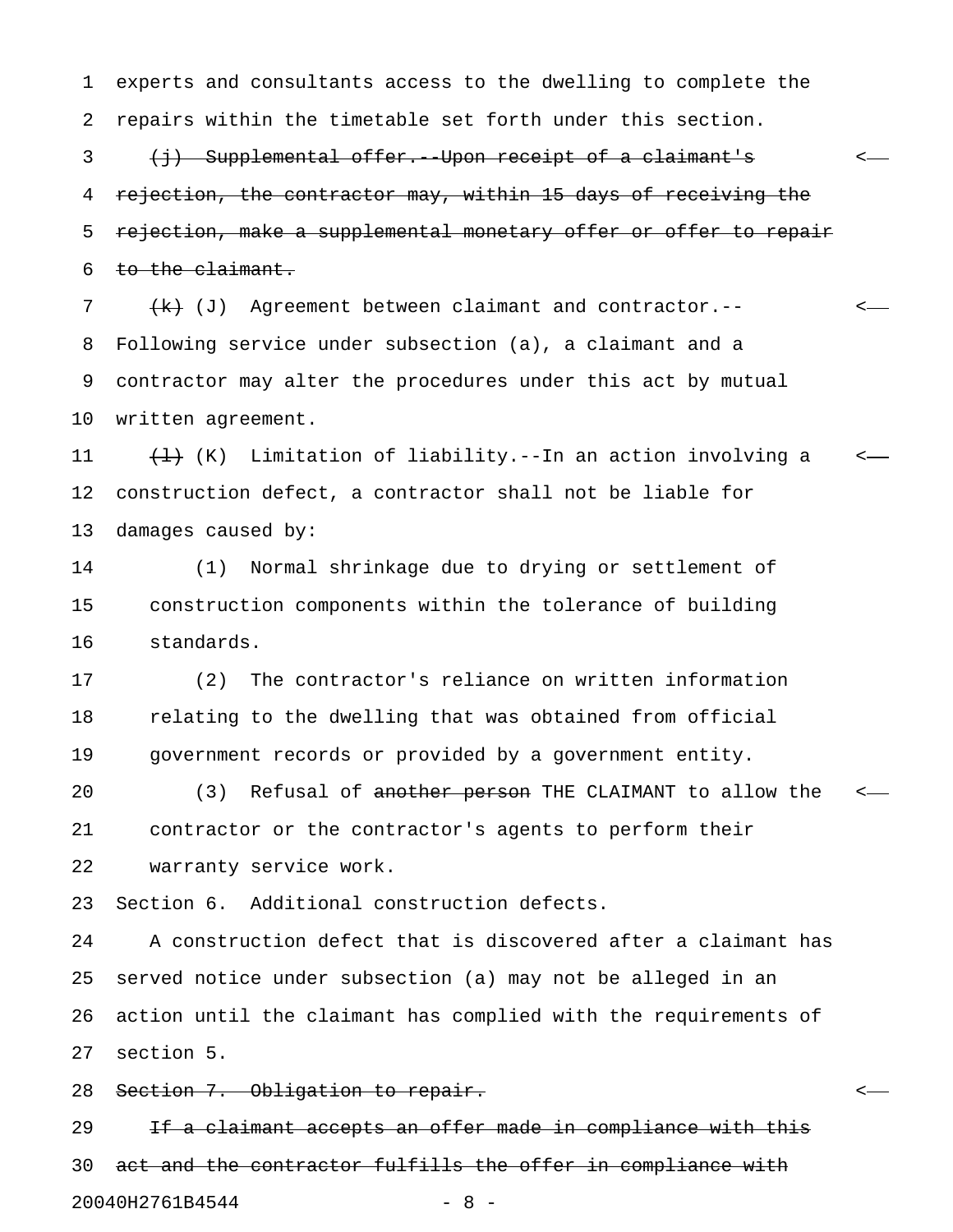1 this act, the contractor shall be deemed, for insurance

2 purposes, to have been legally obligated to make the repairs or 3 the monetary payment as if the claimant had recovered a judgment 4 against the contractor in the amount of the monetary payment or 5 the cost of the repairs.

6 Section 8 7. Sales contract provisions. <

7 All contracts for the construction of a dwelling, the sale by 8 a contractor of a newly constructed dwelling or the construction 9 of additions or appurtenances to an existing dwelling shall 10 provide notice to the owner of the dwelling in ten-point, 11 capitalized boldface type in substantially the following form: 12 The Construction Dispute Resolution Act contains 13 important requirements you must follow before you may 14 file a lawsuit or other action for defective construction 15 against the contractor who constructed your home. Ninety 16 days before you file your lawsuit or other action, you 17 must serve on the contractor a written notice of any 18 construction conditions you allege are defective. Under 19 the law, a contractor has the opportunity to make an 20 offer to repair or to pay for the defects. You are not 21 obligated to accept any offer made by a contractor. There 22 are strict deadlines and procedures under the law, and 23 failure to follow them may affect your ability to file a 24 lawsuit or other action.

25 Section 9 8. Actions of homeowner associations. <

26 (a) General prohibition.--No person may provide or offer to 27 provide anything of value, directly or indirectly, to a property 28 manager of an association or to a member or officer of an 29 association to induce the property manager, member or officer to 30 encourage or discourage the association to file a claim for 20040H2761B4544 - 9 -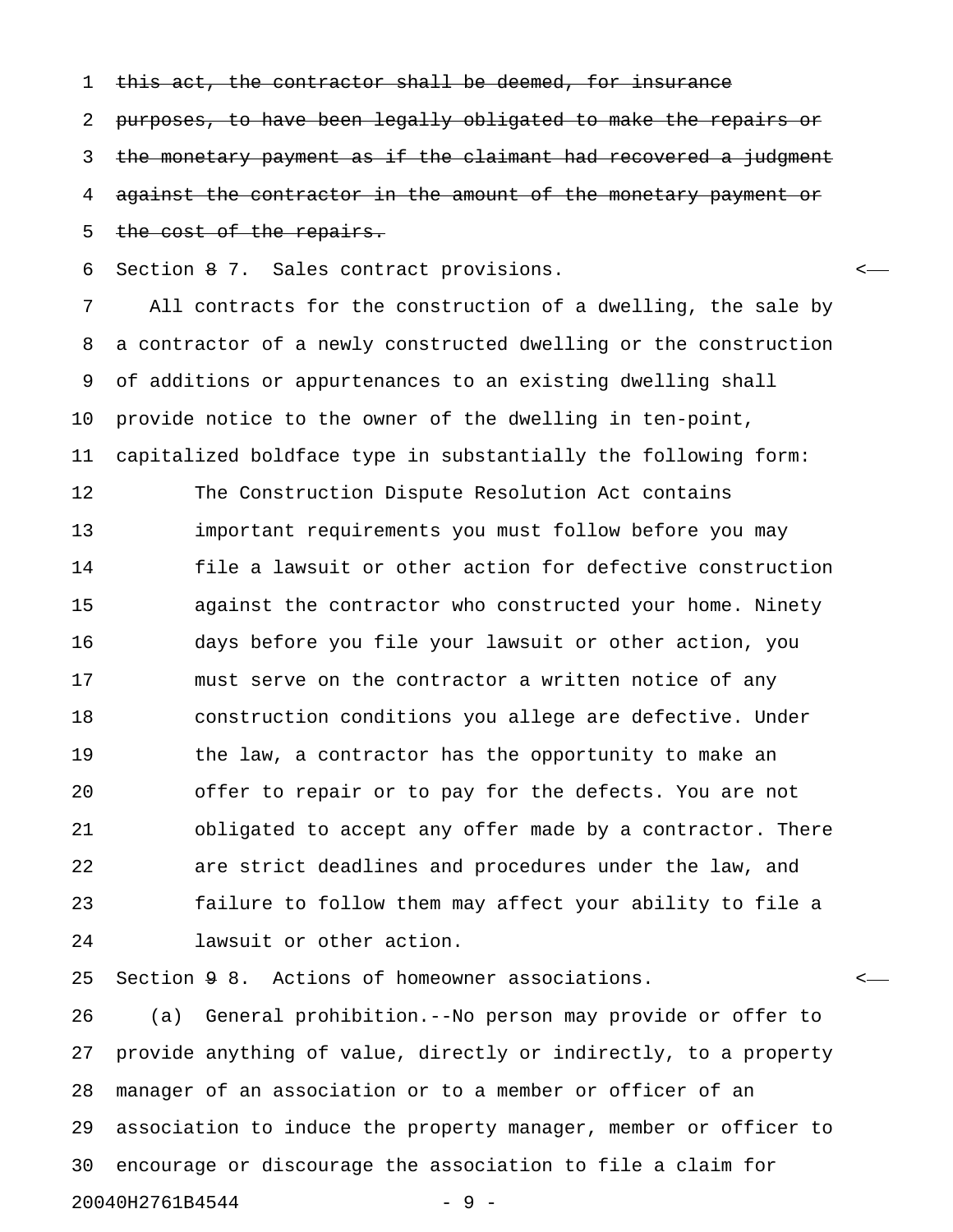1 damages arising from a construction defect.

2 (b) Property managers.--No property manager retained by an 3 association or member or officer of an association may accept 4 anything of value, directly or indirectly, in exchange for 5 encouraging or discouraging the association to file a claim for 6 damages arising from a construction defect.

7 (c) Penalty.--A person who knowingly violates subsection (a) 8 or (b) commits a misdemeanor of the third degree.

9 Section <del>10</del> 9. Right of action for association.  $\leftarrow$ 

10 (a) General rule.--An association may bring an action 11 against a contractor to recover damages resulting from 12 construction defects in any of the common elements or limited 13 common elements of a common-interest community. The action may 14 be maintained only after:

15 (1) A vote of the unit owners to which at least a 16 majority of the votes of the members of the association are 17 allocated.

18 (2) The full board of directors of the association and 19 the contractor have met in person and conferred in a good 20 faith attempt to resolve the association's claim or the 21 contractor has definitively declined or ignored the requests 22 to meet with the board of directors of the association.

23 (3) The association has complied with section 5. 24 (b) Notice to unit owners.--At least 14 days in advance of 25 any vote under subsection (a)(1), the association shall provide 26 to each unit owner a written statement that includes, in 27 reasonable detail:

28 (1) The construction defects and damages or injuries to 29 the common elements or limited common elements.

30 (2) The nature, extent and cause of the construction 20040H2761B4544 - 20040H2761B4544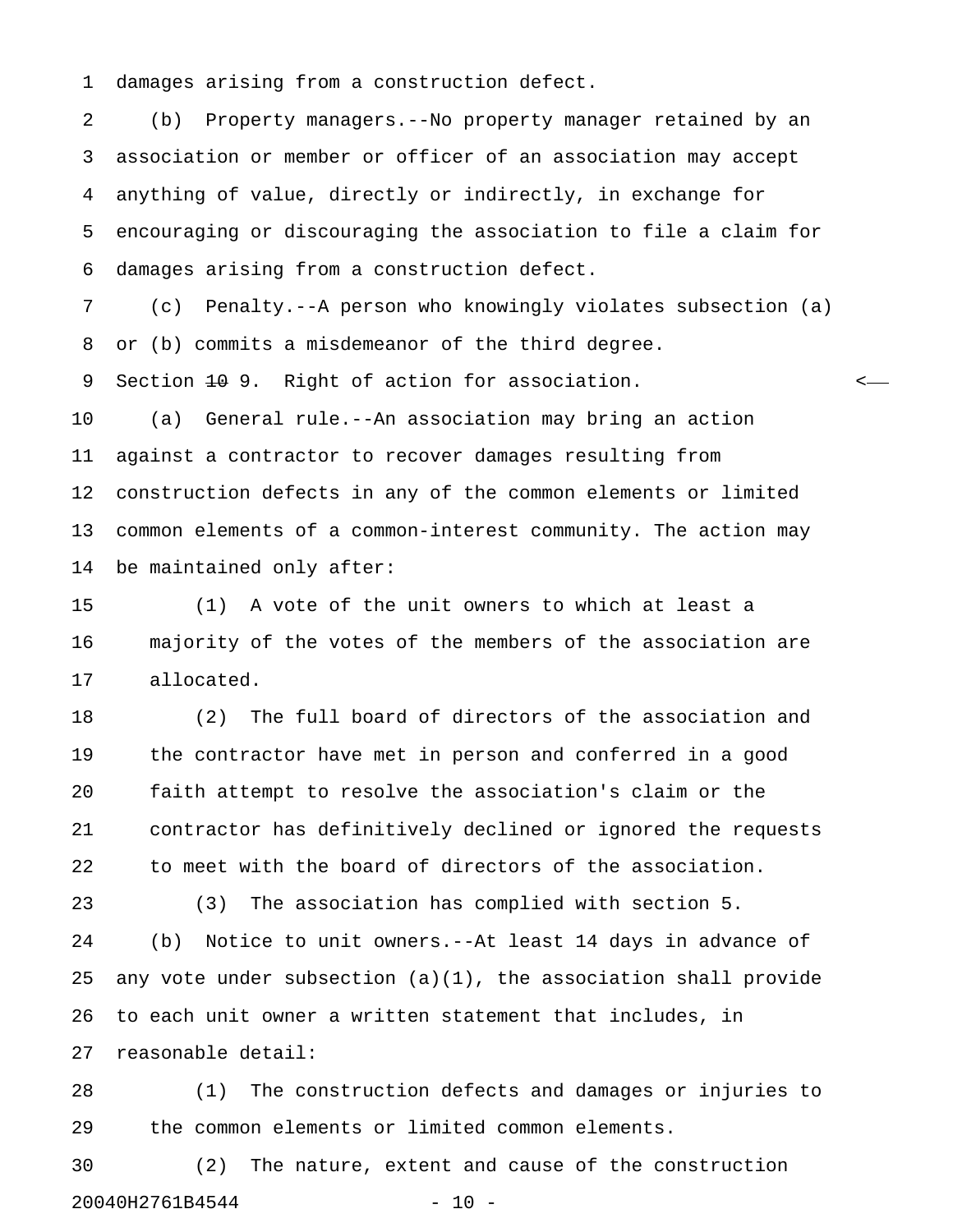1 defects, if the cause is known.

2 (3) The location of each construction defect within the 3 common elements or limited common elements, if known.

4 (4) A reasonable estimate of the cost of the action or 5 mediation, including reasonable attorney fees and costs, 6 expert fees and the costs of testing.

7 (5) All disclosures that the unit owner is required to 8 make upon the sale of the unit.

9 Section <del>11</del> 10. Destructive tests.

10 No association may employ a person to perform destructive 11 tests to determine any damage or injury to a unit, common 12 element or limited common element caused by a construction 13 defect unless:

14 (1) The person performing the test has provided a 15 written schedule for repairs.

16 (2) The person performing the test is required to repair 17 all damage resulting from the tests in accordance with State 18 laws and local ordinances relating thereto.

19 (3) The association or the person so employed obtains 20 all permits required to conduct the tests and to repair any 21 damage resulting from the tests.

22 (4) Reasonable prior notice and opportunity to observe 23 the tests is given to the contractor against whom an action 24 may be brought as a result of the tests.

25 Section  $\pm 2$  11. Contractor employed by association.  $\leftarrow$ 

26 The board of directors of an association may, without giving 27 notice to the unit owners, employ a contractor and such other 28 persons as are necessary to make such immediate repairs to a 29 unit or common element within the association as are required to 30 protect the health, safety and welfare of the units' owners. 20040H2761B4544 - 11 -